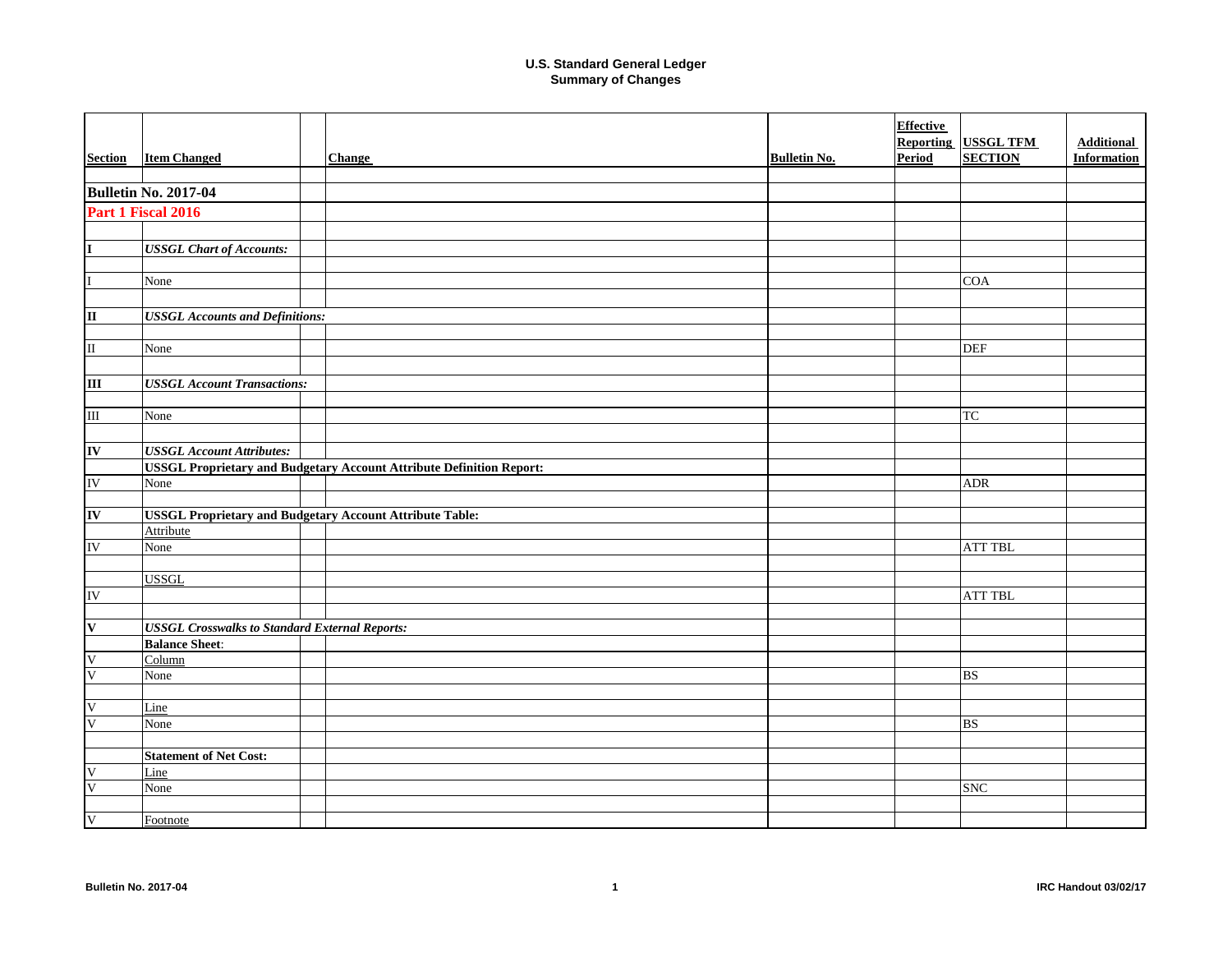|                                                      |                                                     |                                                                                                                     |                     | <b>Effective</b> |                   |                    |
|------------------------------------------------------|-----------------------------------------------------|---------------------------------------------------------------------------------------------------------------------|---------------------|------------------|-------------------|--------------------|
|                                                      |                                                     |                                                                                                                     |                     | <b>Reporting</b> | <b>USSGL TFM</b>  | <b>Additional</b>  |
| <b>Section</b>                                       | <b>Item Changed</b>                                 | <b>Change</b>                                                                                                       | <b>Bulletin No.</b> | Period           | <b>SECTION</b>    | <b>Information</b> |
| $\overline{\mathsf{V}}$                              | None                                                |                                                                                                                     |                     |                  | <b>SNC</b>        |                    |
|                                                      |                                                     |                                                                                                                     |                     |                  |                   |                    |
|                                                      | <b>Statement of Changes in Net Position</b>         |                                                                                                                     |                     |                  |                   |                    |
| $\mathbf V$                                          | Line                                                |                                                                                                                     |                     |                  |                   |                    |
| $\overline{\mathsf{V}}$                              | None                                                |                                                                                                                     |                     |                  | <b>SCNP</b>       |                    |
|                                                      |                                                     |                                                                                                                     |                     |                  |                   |                    |
| V                                                    | Footnote                                            |                                                                                                                     |                     |                  |                   |                    |
| $\overline{\mathsf{V}}$                              | None                                                |                                                                                                                     |                     |                  | <b>SCNP</b>       |                    |
|                                                      |                                                     |                                                                                                                     |                     |                  |                   |                    |
|                                                      | <b>Statement of Custodial Activity:</b>             |                                                                                                                     |                     |                  |                   |                    |
|                                                      |                                                     |                                                                                                                     |                     |                  |                   |                    |
| V                                                    | Line                                                |                                                                                                                     |                     |                  |                   |                    |
| $\overline{\mathsf{V}}$                              | None                                                |                                                                                                                     |                     |                  | <b>SCA</b>        |                    |
|                                                      |                                                     |                                                                                                                     |                     |                  |                   |                    |
| V                                                    | Footnote                                            |                                                                                                                     |                     |                  |                   |                    |
| $\mathbf V$                                          | None                                                |                                                                                                                     |                     |                  | <b>SCA</b>        |                    |
|                                                      |                                                     |                                                                                                                     |                     |                  |                   |                    |
|                                                      | <b>Statement of Budgetary Resources:</b>            |                                                                                                                     |                     |                  |                   |                    |
| $\mathbf V$                                          | Column                                              |                                                                                                                     |                     |                  |                   |                    |
| V                                                    | None                                                |                                                                                                                     |                     |                  | <b>SBR</b>        |                    |
|                                                      |                                                     |                                                                                                                     |                     |                  |                   |                    |
|                                                      | Line                                                |                                                                                                                     |                     |                  |                   |                    |
| $\overline{\mathsf{V}}$                              |                                                     |                                                                                                                     |                     |                  | <b>SBR</b>        |                    |
|                                                      |                                                     |                                                                                                                     |                     |                  |                   |                    |
| $\mathbf V$                                          | Footnote                                            |                                                                                                                     |                     |                  |                   |                    |
| $\overline{\mathsf{V}}$                              | None                                                |                                                                                                                     |                     |                  | <b>SBR</b>        |                    |
|                                                      |                                                     |                                                                                                                     |                     |                  |                   |                    |
|                                                      |                                                     |                                                                                                                     |                     |                  |                   |                    |
|                                                      |                                                     | SF 133 and Schedule P: Report on Budget Execution and Budgetary Resources and Budget Program and Financing Schedule |                     |                  |                   |                    |
| $\ensuremath{\mathsf{V}}$<br>$\overline{\mathsf{V}}$ | Column                                              |                                                                                                                     |                     |                  |                   |                    |
|                                                      | None                                                |                                                                                                                     |                     |                  | SF 133/Schedule P |                    |
|                                                      |                                                     |                                                                                                                     |                     |                  |                   |                    |
| $\mathbf V$                                          | Line                                                |                                                                                                                     |                     |                  |                   |                    |
| $\vee$                                               |                                                     |                                                                                                                     |                     |                  | SF 133/Schedule P |                    |
|                                                      |                                                     |                                                                                                                     |                     |                  |                   |                    |
| $\mathbf V$                                          | Footnote                                            |                                                                                                                     |                     |                  |                   |                    |
| $\vee$                                               | None                                                |                                                                                                                     |                     |                  | SF 133/Schedule P |                    |
|                                                      |                                                     |                                                                                                                     |                     |                  |                   |                    |
| $\overline{\mathbf{VI}}$                             | <b>USSGL Crosswalks to Reclassified Statements:</b> |                                                                                                                     |                     |                  |                   |                    |
|                                                      | <b>Reclassified Balance Sheet:</b>                  |                                                                                                                     |                     |                  |                   |                    |
| $\mbox{VI}$                                          | Column                                              |                                                                                                                     |                     |                  |                   |                    |
| VI                                                   | None                                                |                                                                                                                     |                     |                  | <b>RBS</b>        |                    |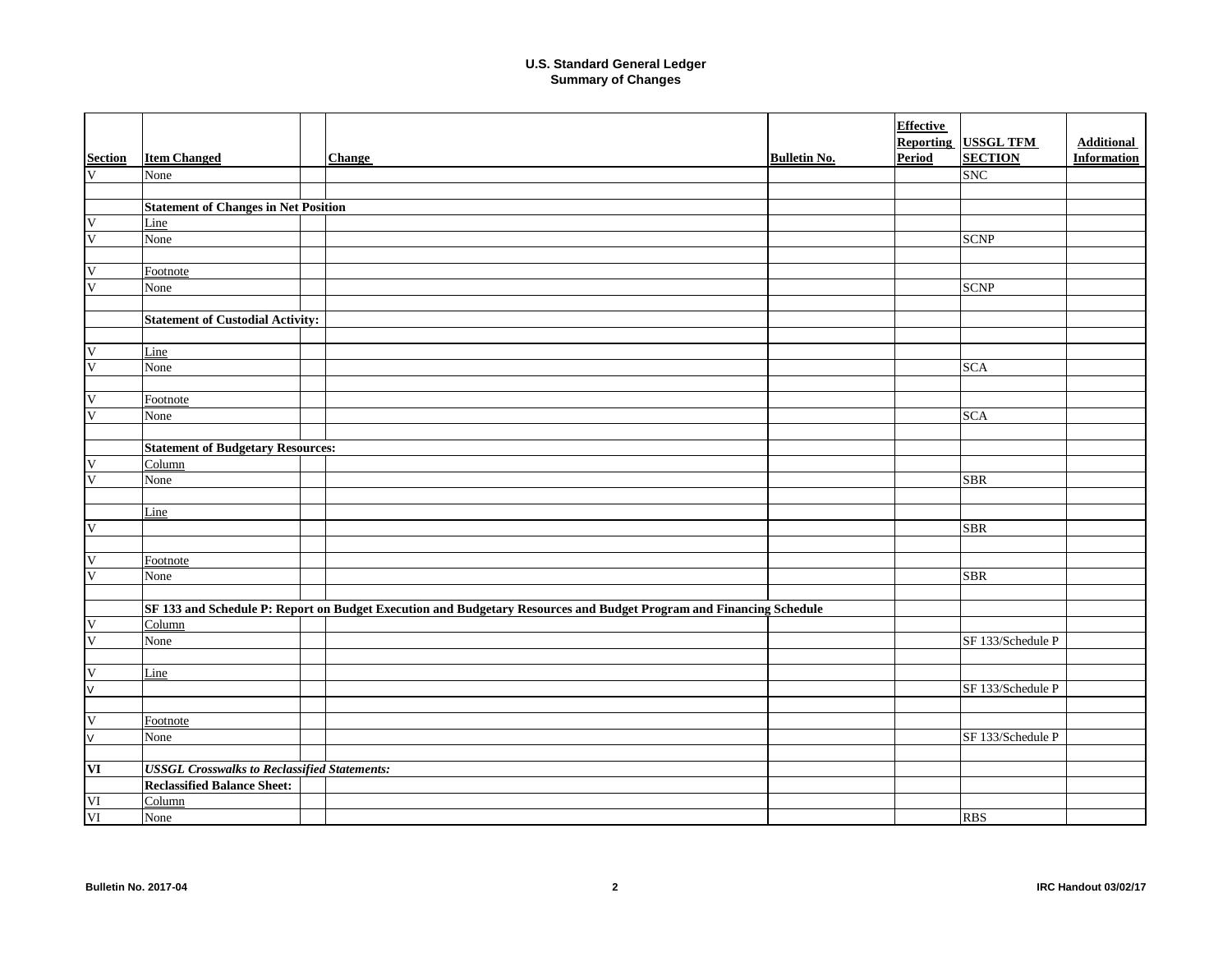| <b>Section</b>          | <b>Item Changed</b>                        | <b>Change</b>                                                    | <b>Bulletin No.</b> | <b>Effective</b><br><b>Reporting</b><br><b>Period</b> | <b>USSGL TFM</b><br><b>SECTION</b> | <b>Additional</b><br><b>Information</b> |
|-------------------------|--------------------------------------------|------------------------------------------------------------------|---------------------|-------------------------------------------------------|------------------------------------|-----------------------------------------|
|                         |                                            |                                                                  |                     |                                                       |                                    |                                         |
| VI<br>VI                | Line                                       |                                                                  |                     |                                                       |                                    |                                         |
|                         | None                                       |                                                                  |                     |                                                       |                                    |                                         |
|                         |                                            |                                                                  |                     |                                                       |                                    |                                         |
| VI                      | Footnote                                   |                                                                  |                     |                                                       |                                    |                                         |
| VI                      | None                                       |                                                                  |                     |                                                       | <b>RBS</b>                         |                                         |
|                         |                                            |                                                                  |                     |                                                       |                                    |                                         |
|                         | <b>Reclassified Statement of Net Cost:</b> |                                                                  |                     |                                                       |                                    |                                         |
| $\rm{VI}$               | Line                                       |                                                                  |                     |                                                       |                                    |                                         |
| VI                      | None                                       |                                                                  |                     |                                                       |                                    |                                         |
|                         |                                            |                                                                  |                     |                                                       |                                    |                                         |
| VI                      | Footnote                                   |                                                                  |                     |                                                       |                                    |                                         |
| VI                      | None                                       |                                                                  |                     |                                                       | <b>RSNC</b>                        |                                         |
|                         |                                            |                                                                  |                     |                                                       |                                    |                                         |
|                         |                                            | Reclassified Statement of Operations and Changes in Net Position |                     |                                                       |                                    |                                         |
| VI<br>VI                | Line                                       |                                                                  |                     |                                                       |                                    |                                         |
|                         | None                                       |                                                                  |                     |                                                       | <b>RSOCNP</b>                      |                                         |
|                         |                                            |                                                                  |                     |                                                       |                                    |                                         |
| VI                      | Footnote                                   |                                                                  |                     |                                                       |                                    |                                         |
| VI                      | None                                       |                                                                  |                     |                                                       | <b>RSOCNP</b>                      |                                         |
|                         |                                            |                                                                  |                     |                                                       |                                    |                                         |
| <b>VII</b>              | <b>Validations and Edits</b>               |                                                                  |                     |                                                       |                                    |                                         |
| <b>VII</b>              | <b>Validations</b>                         |                                                                  |                     |                                                       |                                    |                                         |
|                         | <b>Validation Number</b>                   |                                                                  |                     |                                                       |                                    |                                         |
| $\rm{VII}$              |                                            |                                                                  |                     |                                                       | <b>VAL</b>                         |                                         |
|                         |                                            |                                                                  |                     |                                                       |                                    |                                         |
| VII                     | <b>Edits</b>                               |                                                                  |                     |                                                       |                                    |                                         |
|                         | <b>Edit Number</b>                         |                                                                  |                     |                                                       |                                    |                                         |
| $\rm{VII}$              | None                                       |                                                                  |                     |                                                       | <b>EDIT</b>                        |                                         |
|                         |                                            |                                                                  |                     |                                                       |                                    |                                         |
|                         | <b>Bulletin No. 2017-04</b>                |                                                                  |                     |                                                       |                                    |                                         |
|                         | Part 2 Fiscal 2017                         |                                                                  |                     |                                                       |                                    |                                         |
|                         |                                            |                                                                  |                     |                                                       |                                    |                                         |
| I                       | <b>USSGL Chart of Accounts:</b>            |                                                                  |                     |                                                       |                                    |                                         |
|                         |                                            |                                                                  |                     |                                                       |                                    |                                         |
|                         | None                                       |                                                                  |                     |                                                       | <b>COA</b>                         |                                         |
|                         |                                            |                                                                  |                     |                                                       |                                    |                                         |
|                         |                                            |                                                                  |                     |                                                       |                                    |                                         |
| $\overline{\mathbf{u}}$ | <b>USSGL Accounts and Definitions:</b>     |                                                                  |                     |                                                       |                                    |                                         |
|                         |                                            |                                                                  |                     |                                                       |                                    |                                         |
| $\overline{\rm{II}}$    | None                                       |                                                                  |                     |                                                       | <b>DEF</b>                         |                                         |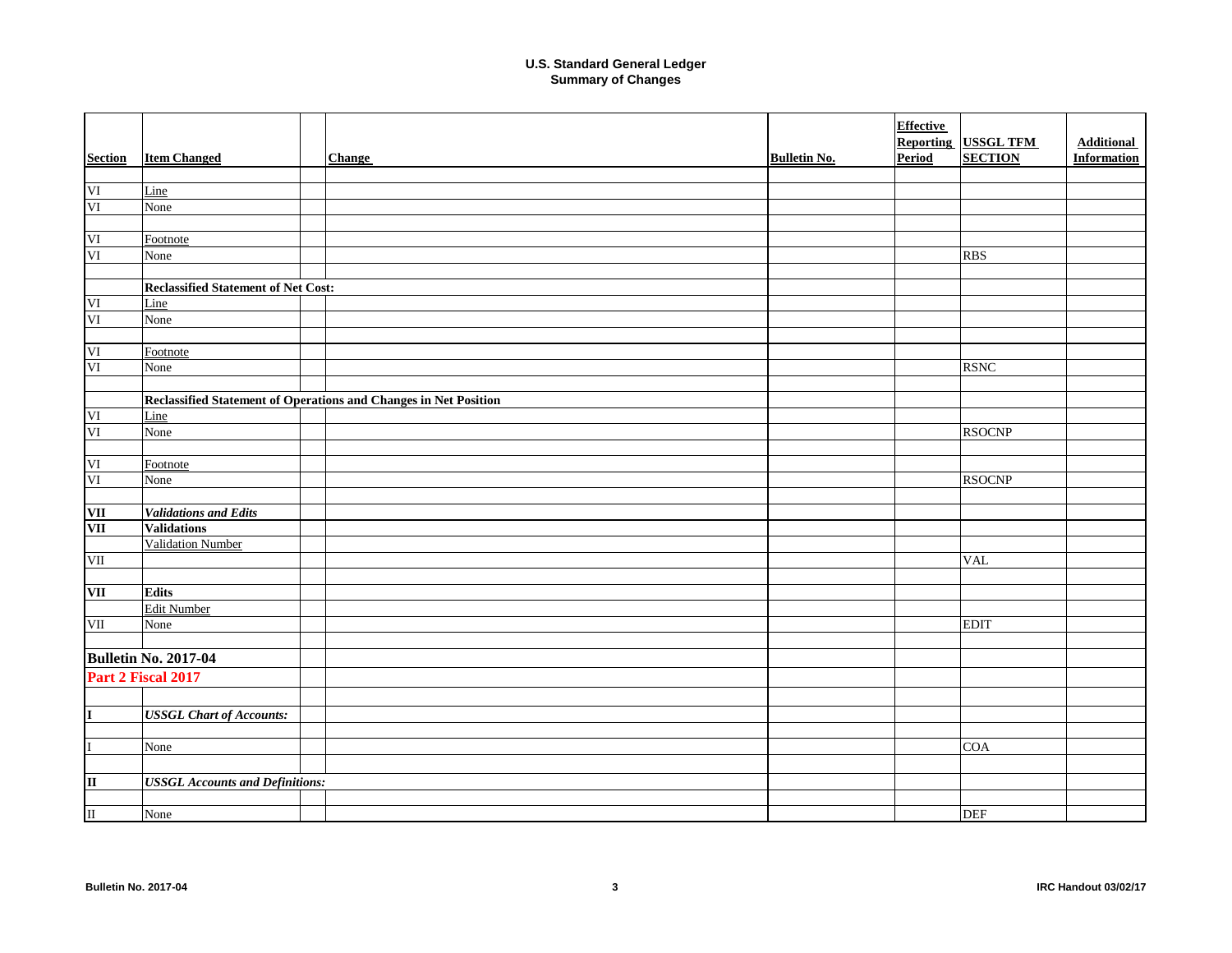| <b>Section</b>          | <b>Item Changed</b>                                             | <b>Change</b>                                                               | <b>Bulletin No.</b>  | <b>Effective</b><br><b>Reporting</b><br>Period | <b>USSGL TFM</b><br><b>SECTION</b> | <b>Additional</b><br><b>Information</b> |
|-------------------------|-----------------------------------------------------------------|-----------------------------------------------------------------------------|----------------------|------------------------------------------------|------------------------------------|-----------------------------------------|
|                         |                                                                 |                                                                             |                      |                                                |                                    |                                         |
| $\overline{\mathbf{m}}$ | <b>USSGL Account Transactions:</b>                              |                                                                             |                      |                                                |                                    |                                         |
|                         |                                                                 |                                                                             |                      |                                                |                                    |                                         |
| $\rm III$               | None                                                            |                                                                             |                      |                                                | <b>TC</b>                          |                                         |
|                         |                                                                 |                                                                             |                      |                                                |                                    |                                         |
| IV                      | <b>USSGL Account Attributes:</b>                                |                                                                             |                      |                                                |                                    |                                         |
|                         |                                                                 | <b>USSGL Proprietary and Budgetary Account Attribute Definition Report:</b> |                      |                                                |                                    |                                         |
| ${\rm IV}$              | None                                                            |                                                                             |                      |                                                | <b>ADR</b>                         |                                         |
|                         |                                                                 |                                                                             |                      |                                                |                                    |                                         |
| IV                      | <b>USSGL Proprietary and Budgetary Account Attribute Table:</b> |                                                                             |                      |                                                |                                    |                                         |
|                         | Attribute                                                       |                                                                             |                      |                                                |                                    |                                         |
| ${\rm IV}$              | None                                                            |                                                                             |                      |                                                | <b>ATT TBL</b>                     |                                         |
|                         |                                                                 |                                                                             |                      |                                                |                                    |                                         |
|                         | <b>USSGL</b>                                                    |                                                                             |                      |                                                |                                    |                                         |
| ${\rm IV}$              | 419000                                                          | Revised Financing Account Code attribute domain value from "N" to "G/N"     | Bulletin No. 2017-04 | 2017-04                                        | <b>ATT TBL</b>                     | 41                                      |
|                         |                                                                 |                                                                             |                      |                                                |                                    |                                         |
| $\overline{\mathbf{V}}$ | <b>USSGL Crosswalks to Standard External Reports:</b>           |                                                                             |                      |                                                |                                    |                                         |
|                         | <b>Balance Sheet:</b>                                           |                                                                             |                      |                                                |                                    |                                         |
| $\mathbf{V}$            | Column                                                          |                                                                             |                      |                                                |                                    |                                         |
| $\overline{\mathsf{V}}$ | None                                                            |                                                                             |                      |                                                | <b>BS</b>                          |                                         |
|                         |                                                                 |                                                                             |                      |                                                |                                    |                                         |
| $\mathbf{V}$            | Line                                                            |                                                                             |                      |                                                |                                    |                                         |
| V                       | None                                                            |                                                                             |                      |                                                | <b>BS</b>                          |                                         |
|                         |                                                                 |                                                                             |                      |                                                |                                    |                                         |
| $\mathbf V$             | Footnote                                                        |                                                                             |                      |                                                |                                    |                                         |
| V                       | None                                                            |                                                                             |                      |                                                | <b>BS</b>                          |                                         |
|                         |                                                                 |                                                                             |                      |                                                |                                    |                                         |
|                         | <b>Statement of Net Cost:</b>                                   |                                                                             |                      |                                                |                                    |                                         |
| V                       | Line                                                            |                                                                             |                      |                                                |                                    |                                         |
| $\overline{\mathsf{V}}$ | None                                                            |                                                                             |                      |                                                | <b>SNC</b>                         |                                         |
|                         |                                                                 |                                                                             |                      |                                                |                                    |                                         |
| V                       | Footnote                                                        |                                                                             |                      |                                                |                                    |                                         |
| $\overline{\mathbf{V}}$ | None                                                            |                                                                             |                      |                                                | <b>SNC</b>                         |                                         |
|                         |                                                                 |                                                                             |                      |                                                |                                    |                                         |
|                         | <b>Statement of Changes in Net Position:</b>                    |                                                                             |                      |                                                |                                    |                                         |
| V                       | Line                                                            |                                                                             |                      |                                                |                                    |                                         |
| $\overline{\mathsf{V}}$ | None                                                            |                                                                             |                      |                                                | <b>SCNP</b>                        |                                         |
|                         |                                                                 |                                                                             |                      |                                                |                                    |                                         |
| V                       | Footnote                                                        |                                                                             |                      |                                                |                                    |                                         |
| $\overline{\mathsf{V}}$ | None                                                            |                                                                             |                      |                                                | <b>SCNP</b>                        |                                         |
|                         |                                                                 |                                                                             |                      |                                                |                                    |                                         |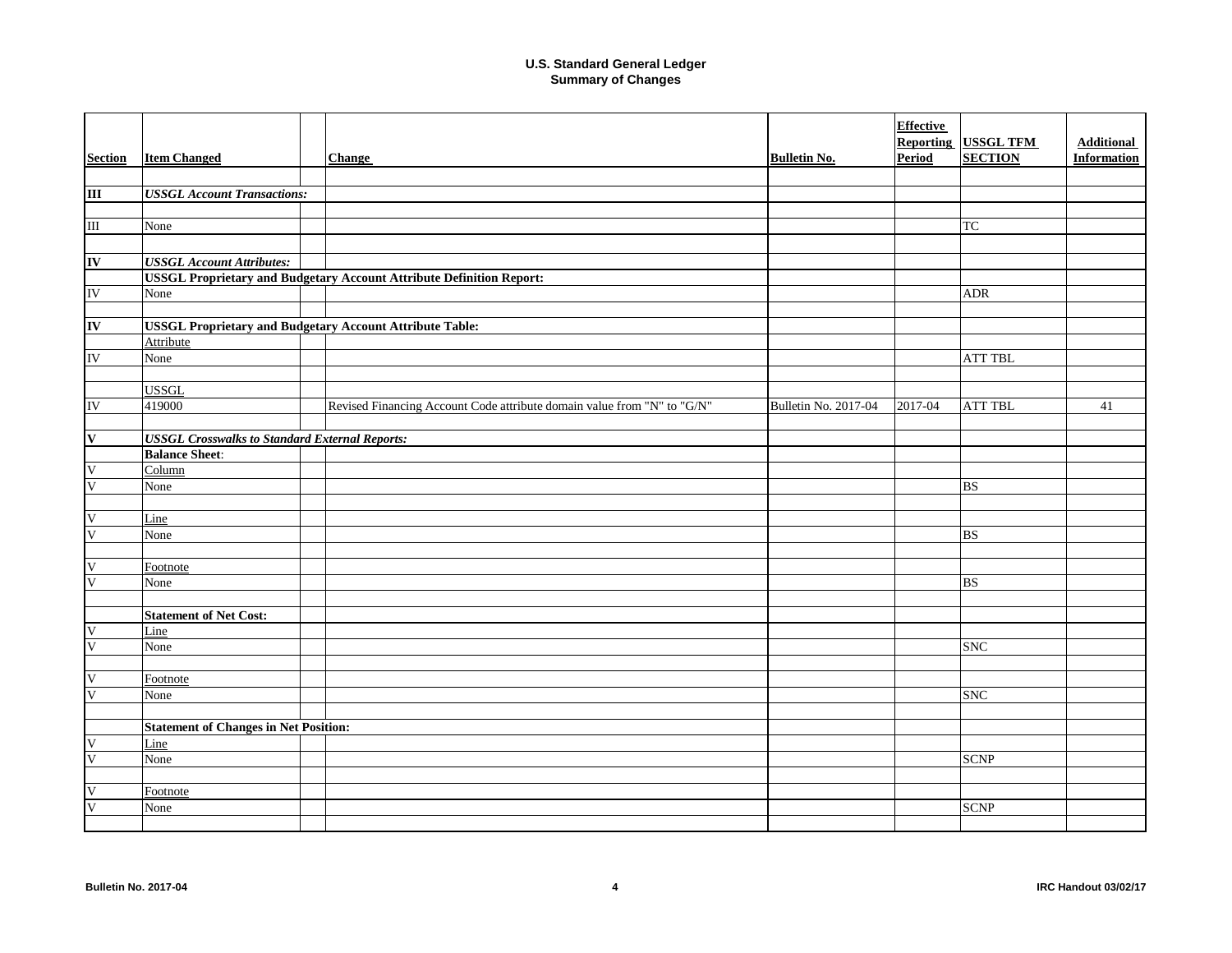|                         |                                                     |                                                                                                                                    |                             | <b>Effective</b><br><b>Reporting</b> | <b>USSGL TFM</b>  | <b>Additional</b>  |
|-------------------------|-----------------------------------------------------|------------------------------------------------------------------------------------------------------------------------------------|-----------------------------|--------------------------------------|-------------------|--------------------|
| <b>Section</b>          | <b>Item Changed</b>                                 | <b>Change</b>                                                                                                                      | <b>Bulletin No.</b>         | <b>Period</b>                        | <b>SECTION</b>    | <b>Information</b> |
|                         | <b>Statement of Custodial Activity:</b>             |                                                                                                                                    |                             |                                      |                   |                    |
| V                       |                                                     |                                                                                                                                    |                             |                                      |                   |                    |
| $\overline{\mathsf{V}}$ | Line<br>None                                        |                                                                                                                                    |                             |                                      |                   |                    |
|                         |                                                     |                                                                                                                                    |                             |                                      | <b>SCA</b>        |                    |
| V                       |                                                     |                                                                                                                                    |                             |                                      |                   |                    |
| $\overline{\mathbf{V}}$ | Footnote                                            |                                                                                                                                    |                             |                                      |                   |                    |
|                         | None                                                |                                                                                                                                    |                             |                                      | <b>SCA</b>        |                    |
|                         | <b>Statement of Budgetary Resources:</b>            |                                                                                                                                    |                             |                                      |                   |                    |
| V                       | Column                                              |                                                                                                                                    |                             |                                      |                   |                    |
| $\overline{\mathsf{V}}$ | None                                                |                                                                                                                                    |                             |                                      | <b>SBR</b>        |                    |
|                         |                                                     |                                                                                                                                    |                             |                                      |                   |                    |
| V                       |                                                     |                                                                                                                                    |                             |                                      |                   |                    |
| $\overline{\mathsf{V}}$ | Line                                                | Added USSGL account 439700 Beginning Ending Code attribute domain value "B"                                                        | <b>Bulletin No. 2017-04</b> | 2017-04                              | <b>SBR</b>        | $\overline{c}$     |
|                         | 1000                                                | with Authority Type Code attribute domain value "B"                                                                                |                             |                                      |                   |                    |
| $\overline{V}$          | Footnote                                            |                                                                                                                                    |                             |                                      |                   |                    |
| $\overline{\mathsf{V}}$ | None                                                |                                                                                                                                    |                             |                                      | <b>SBR</b>        |                    |
|                         |                                                     |                                                                                                                                    |                             |                                      |                   |                    |
|                         |                                                     | SF 133 and Schedule P: Report on Budget Execution and Budgetary Resources and Budget Program and Financing Schedule                |                             |                                      |                   |                    |
| V                       | Column                                              |                                                                                                                                    |                             |                                      |                   |                    |
| $\overline{\mathbf{V}}$ | None                                                |                                                                                                                                    |                             |                                      | SF 133/Schedule P |                    |
|                         |                                                     |                                                                                                                                    |                             |                                      |                   |                    |
| V                       | Line                                                |                                                                                                                                    |                             |                                      |                   |                    |
|                         | 1000                                                | Added USSGL account 439700 Beginning Ending Code attribute domain value "B"<br>with Authority Type Code attribute domain value "B" | Bulletin No. 2017-04        | 2017-04                              | SF 133/Schedule P | $\overline{2}$     |
|                         |                                                     | Added USSGL account 419000 with Financing Account Code attribute domain value Bulletin No. 2017-04                                 |                             | 2017-04                              | SF 133/Schedule P | 41                 |
| $\vee$                  | 1011                                                | "G"                                                                                                                                |                             |                                      |                   |                    |
|                         |                                                     |                                                                                                                                    |                             |                                      |                   |                    |
| V                       | Footnote                                            |                                                                                                                                    |                             |                                      |                   |                    |
| $\vee$                  | None                                                |                                                                                                                                    |                             |                                      | SF 133/Schedule P |                    |
|                         |                                                     |                                                                                                                                    |                             |                                      |                   |                    |
| $\overline{\mathbf{V}}$ | <b>USSGL Crosswalks to Reclassified Statements:</b> |                                                                                                                                    |                             |                                      |                   |                    |
|                         | <b>Reclassified Balance Sheet:</b>                  |                                                                                                                                    |                             |                                      |                   |                    |
| VI                      | Column                                              |                                                                                                                                    |                             |                                      |                   |                    |
| VI                      | None                                                |                                                                                                                                    |                             |                                      | <b>RBS</b>        |                    |
|                         |                                                     |                                                                                                                                    |                             |                                      |                   |                    |
| VI                      | Line                                                |                                                                                                                                    |                             |                                      |                   |                    |
| VI                      | None                                                |                                                                                                                                    |                             |                                      | <b>RBS</b>        |                    |
|                         |                                                     |                                                                                                                                    |                             |                                      |                   |                    |
| VI                      | Footnote                                            |                                                                                                                                    |                             |                                      |                   |                    |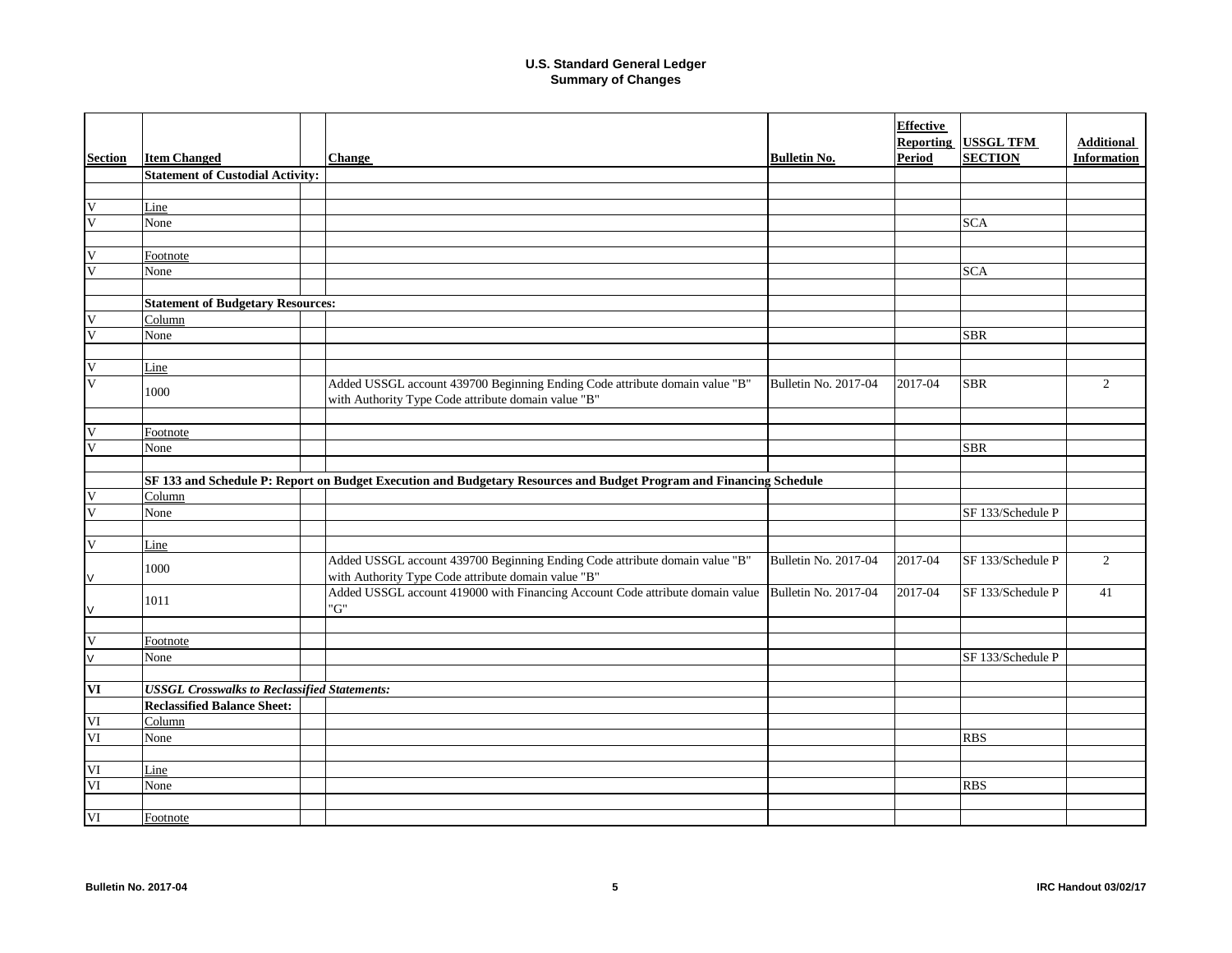|                |                                            |                                                                                                         |                                              | <b>Effective</b>                  |                                    |                                         |
|----------------|--------------------------------------------|---------------------------------------------------------------------------------------------------------|----------------------------------------------|-----------------------------------|------------------------------------|-----------------------------------------|
| <b>Section</b> | <b>Item Changed</b>                        | <b>Change</b>                                                                                           | <b>Bulletin No.</b>                          | <b>Reporting</b><br><b>Period</b> | <b>USSGL TFM</b><br><b>SECTION</b> | <b>Additional</b><br><b>Information</b> |
| VI             | None                                       |                                                                                                         |                                              |                                   | <b>RBS</b>                         |                                         |
|                |                                            |                                                                                                         |                                              |                                   |                                    |                                         |
|                | <b>Reclassified Statement of Net Cost:</b> |                                                                                                         |                                              |                                   |                                    |                                         |
| VI             | Line                                       |                                                                                                         |                                              |                                   |                                    |                                         |
| VI             | None                                       |                                                                                                         |                                              |                                   | <b>RSNC</b>                        |                                         |
|                |                                            |                                                                                                         |                                              |                                   |                                    |                                         |
| VI             | Footnote                                   |                                                                                                         |                                              |                                   |                                    |                                         |
| VI             | None                                       |                                                                                                         |                                              |                                   | <b>RSNC</b>                        |                                         |
|                |                                            |                                                                                                         |                                              |                                   |                                    |                                         |
|                |                                            | <b>Reclassified Statement of Operations and Changes in Net Position</b>                                 |                                              |                                   |                                    |                                         |
| VI             | Line                                       |                                                                                                         |                                              |                                   |                                    |                                         |
| VI             | None                                       |                                                                                                         |                                              |                                   | <b>RSOCNP</b>                      |                                         |
|                |                                            |                                                                                                         |                                              |                                   |                                    |                                         |
| VI             | Footnote                                   |                                                                                                         |                                              |                                   |                                    |                                         |
| VI             | None                                       |                                                                                                         |                                              |                                   | <b>RSOCNP</b>                      |                                         |
|                |                                            |                                                                                                         |                                              |                                   |                                    |                                         |
| <b>VII</b>     | <b>Validations and Edits</b>               |                                                                                                         |                                              |                                   |                                    |                                         |
| <b>VII</b>     | <b>Validations</b>                         |                                                                                                         |                                              |                                   |                                    |                                         |
|                | <b>Validation Number</b>                   |                                                                                                         |                                              |                                   |                                    |                                         |
| VII            | 24E                                        | Created pass exception for TAS 020X6311                                                                 | Bulletin No. 2017-04                         | 2017-02                           | <b>VAL</b>                         | $\tau$                                  |
| VII            | 32E                                        | Added pass exception for TAS 089 20162017 0228                                                          | Bulletin No. 2017-04                         | 2017-03                           | <b>VAL</b>                         | $\tau$                                  |
| VII            | 44E                                        | Modified one pass exception and added three others                                                      | Bulletin No. 2017-04                         | 2017-03                           | <b>VAL</b>                         | $\tau$                                  |
| VII            | 71                                         | Added fail condition for USSGL 438400 with Authority Type Code attribute domain                         | Bulletin No. 2017-04                         | 2017-04                           | <b>VAL</b>                         | -1                                      |
|                |                                            | value "S" and GTAS Fund Type Code attribute domain value "ET"                                           |                                              |                                   |                                    |                                         |
| VII            | 71E                                        | Added pass exceptions for TAS 060X8051.001 and 070X5088                                                 | Bulletin No. 2017-04                         | 2017-04                           | <b>VAL</b>                         | $\tau$                                  |
| VII            | 77                                         | Created simple validation for Financing Account Code                                                    | Bulletin No. 2017-04                         | 2017-04                           | <b>VAL</b>                         | $\mathfrak{2}$                          |
| VII            | <b>77E</b>                                 | Created pass exception for TAS 091X4300 with USSGL 417000                                               | Bulletin No. 2017-04                         | 2017-04                           | <b>VAL</b>                         | $\tau$                                  |
| VII            | 84                                         | Created validation to restrict the use of USSGL 419000 with Financing Account Code Bulletin No. 2017-04 |                                              | 2017-04                           | <b>VAL</b>                         |                                         |
|                |                                            | attribute domain value "G"                                                                              |                                              |                                   |                                    |                                         |
| VII            | 84E                                        | Created pass exception for TAS 086X424000                                                               | Bulletin No. 2017-04                         | 2017-04                           | <b>VAL</b>                         |                                         |
|                |                                            |                                                                                                         |                                              |                                   |                                    |                                         |
| <b>VII</b>     | <b>Edits</b>                               |                                                                                                         |                                              |                                   |                                    |                                         |
|                | Edit Number                                |                                                                                                         |                                              |                                   |                                    |                                         |
| $\rm{VII}$     | 49<br>994                                  | Deleted BETC "SWYE"                                                                                     | Bulletin No. 2017-04<br>Bulletin No. 2017-04 | 2017-05<br>2017-05                | <b>EDIT</b><br><b>EDIT</b>         | 2<br>42                                 |
| VII            |                                            | Created proposed analytical edit as a potential replacement for Edit 4                                  |                                              |                                   |                                    |                                         |
|                |                                            |                                                                                                         |                                              |                                   |                                    |                                         |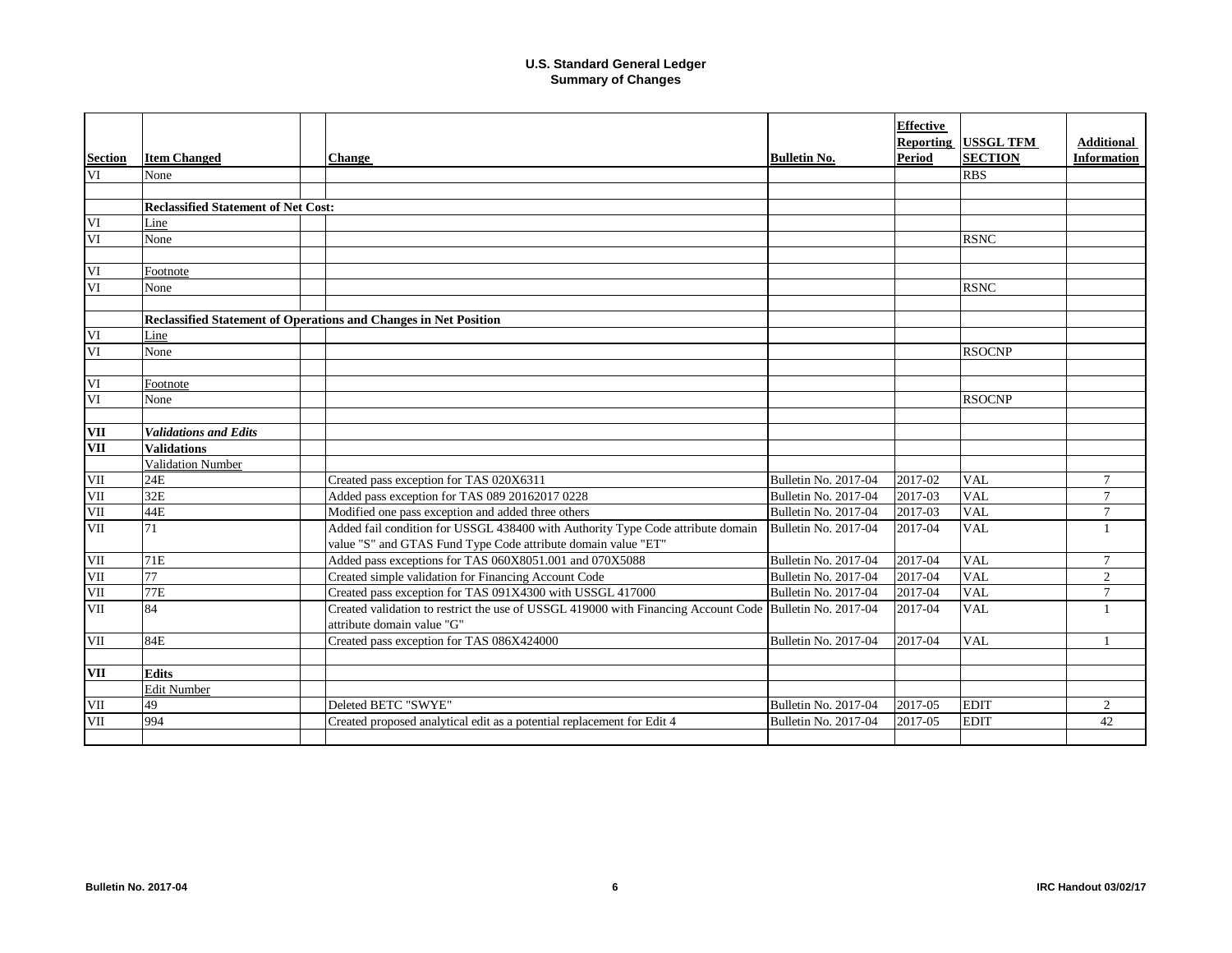#### **Bulletin No. 2017-04**

- Change based on OMB guidance/approval.
- This change is required to correct an error.
- This change was due to a change to Appendix 1 of the TFM 2-4700.
- This change was due to a change to Appendix 7 of the TFM 2-4700.
- Change needed to be in compliance with OMB Circular No. A-11 appendix F.
- Annual update to incorporate new Fiscal Years in GTAS.
- Change required because OMB/Treasury deemed TAS exception to established validation.
- Revised USSGL title and definition to accurately describe the use of this USSGL account.
- Required because of the creation, deletion, or change of a USSGL account.
- Change needed to be in compliance with OMB Circular No. A-136.
- This was a back end change during the November window to allow DOT to report 438400. In Fiscal Year 2015 they were able to report USSGL account 438200 with this permutation however because it closed into 438400 with the budgetary close process the crosswalk needed to be revised to accommodate the permutation in 438400.
- This was a back end change during the November window to allow NRC to report 439700. In Fiscal Year 2015 they were able to report this USSGL account with an ending balance and now in 2016 need to be able to report it with a beginning balance.
- Modified existing Transaction Codes due to SF 133 changes from OMB Circular No. A-11 for paid and unpaid recoveries.
- 14 As per OMB, for situations where there was a specific rescission in the appropriation act the amount needs to be reported on line 1203 instead of 1201 for USSGL account 438400 with Reduction Type Code attribute domain value "OTR" for budgetary presentation purposes.
- This change is needed for International Monetary Fund reporting.
- This change is needed for the General Fund reporting.
- This change is needed based upon the updated Unemployment Trust Fund Repayable Advances and Non-Repayable Advances (Indefinite Budget Authority) Scenario.
- This change is needed for Treasury Inflation Protected Securities.
- This change is needed for the GFRS to GTAS conversion.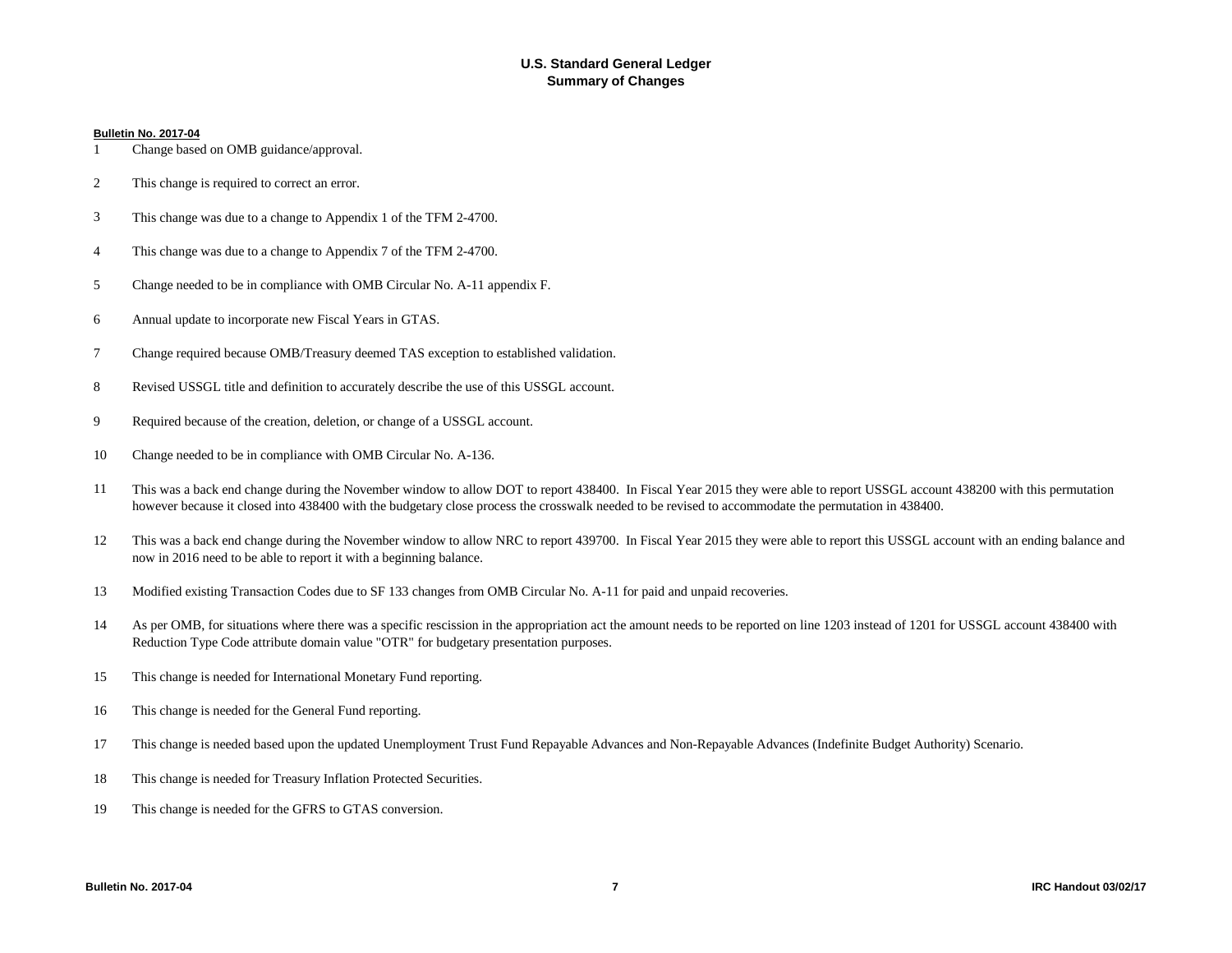#### **Bulletin No. 2017-04**

- Revised existing transactions to indicate "not previously anticipated".
- Revised existing transactions to allow for the anticipation of allocation transfers.
- Revised definition to exclude reference to no year accounts.
- Revised title to reflect change in ATM.
- Revised for USSGL accounts identified which should only carry a debit balance or a credit balance but not both.
- 25 Identified USSGL accounts needing restriction for the Debit/Credit Attribute were separated where the Prior Year Adjustment Code attribute domain value "X" was combined with the "B" and "P" domain values.
- USSGL account permutations have been identified on lines of the SF 133 and Schedule P which should carry either a TAS Status of "U" or "E" but not both.
- The crosswalk was updated for the TAS Status Transitioning Code attribute domain value due to the fact that unexpired and no year TAS do not cancel.
- Rows were identified that could be consolidated to reduce the length of the crosswalk or removed due to invalid permutation.
- This change is needed due to updates in the Nonfiduciary Deposit Fund with Investment Authority and Clearing Account Guidance Scenario.
- Revised domain values for Department of Agriculture and Department of Housing and Urban Development. TAS 012X4158 and 086X4587 are the only TAS that can report the next fiscal year credit cohort.
- Some validation exceptions are only needed or approved for a certain fiscal year(s) and do not carry over to the following fiscal year.
- Additions and revisions needed for updates to non-fiduciary deposit fund scenario.
- Additions and revisions needed for updates to UTF Repayable Advances Scenario presented at the April 21, 2016 IRC Meeting but erroneously not included in GTAS
- Change needed to allow correct C-TAS reporting.
- Change needed to remove FMS 2108 and SF 133 references and to make definition more accurate.
- Change needed to correctly report Exchange Stabilization Fund transactions.
- Change needed for RRB and HUD.
- Implementation was postponed until the next FY
- Change needed to accurately report non-budgetary activity for the USSGL account.